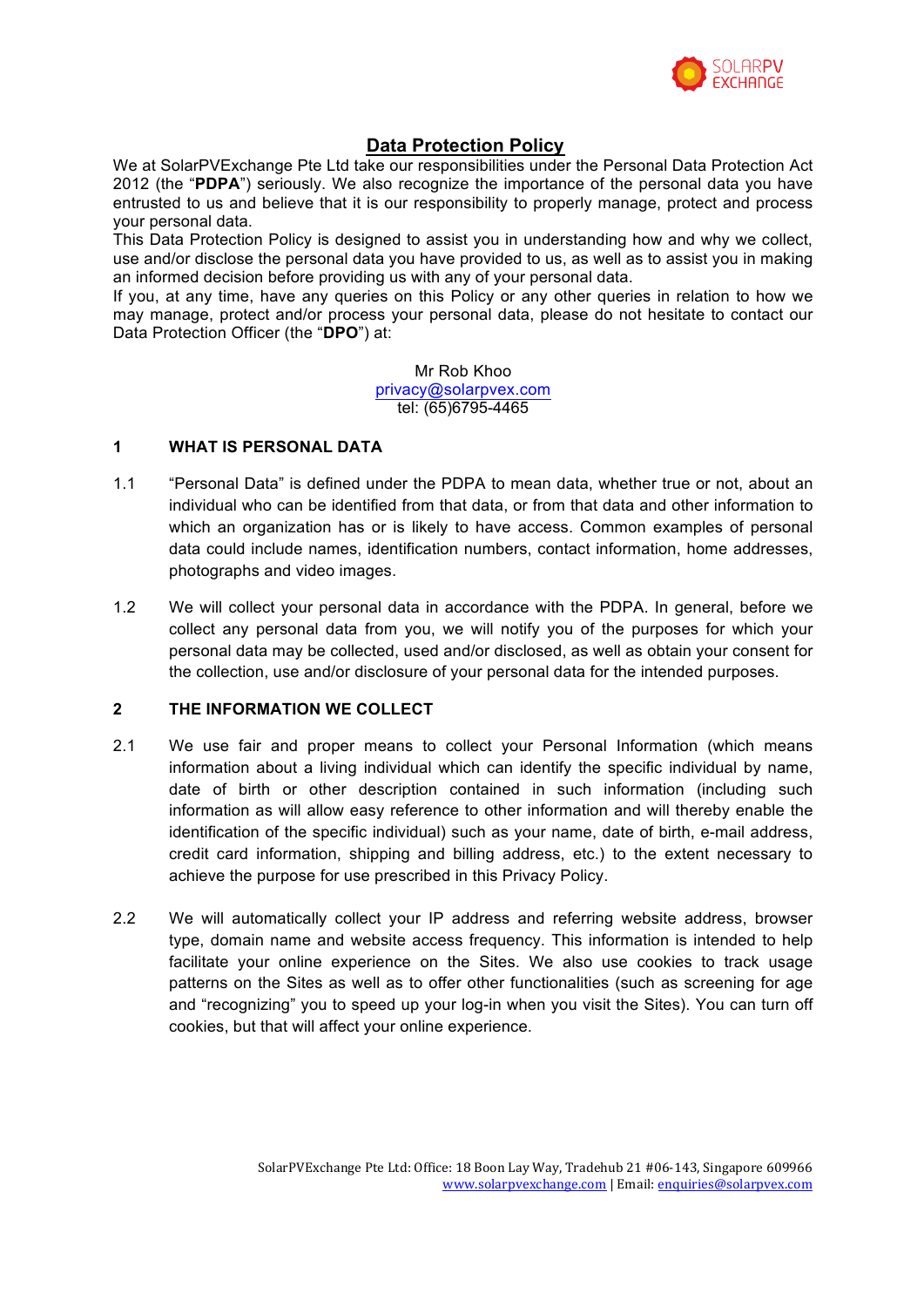

### **3 PURPOSES FOR COLLECTION, USE & DISCLOSURE OF PERSONAL DATA**

- 3.1 The personal data which we collect from you may be collected, used and/or disclosed for the following purposes:
	- (a) Registering and managing your SolarPVExchange account with us;
	- (b) Providing you with a Sun Quote at your request;
	- (c) Providing you with the SolarPVExchange solar marketplace service;
	- (d) Responding to enquiries initiated and made by you;
	- (e) Connecting you with an Initiator, Installer or Investor at your request;
	- (f) Sending regular (updated) information on your solar PV project that you (as an initiator) have put up for installers to quote or for investors to "SunVest" (invest) in your solar PV project.
	- (g) Sending regular (updated) information on solar PV project that you (as an installer) have quoted for.
	- (h) Sending regular (updated) information on solar PV project that you (as an investor) have "SunVested" (invested) in.
	- (i) Sending regular updates/news and events about SolarPVExchange. (Collectively, the "**Purposes**")
- 3.2 As the purposes for which we may/will collect, use, disclose or process your personal data depend on the circumstances at hand, such purpose may not appear above. However, we will notify you of such other purpose at the time of obtaining your consent, unless processing of your personal data without your consent is permitted by the PDPA or by law.
- 3.3 In order to conduct our business operations more smoothly, we may also be disclosing the personal data you have provided to us to our third party service providers, agents and/or our affiliates or related corporations, which may be sited outside of Singapore, for one or more of the above-stated Purposes. This is because such third party service providers, agents and/or affiliates or related corporations would be processing your personal data on our behalf for one or more of the above-stated Purposes.

### **4 SPECIFIC ISSUES FOR THE DISCLOSURE OF PERSONAL DATA TO THIRD PARTIES**

- 4.1 We respect the confidentiality of the personal data you have provided to us.
- 4.2 In that regard, we will not disclose any of your personal data to any third parties without first obtaining your expressed consent permitting us to do so. However, please note that in certain specific circumstances, we may disclose your personal data to third parties without first obtaining your consent. These specific circumstances set out in the PDPA. For more information on the exceptions, you are encouraged to peruse the Second, Third and Fourth Schedules of the PDPA which is publicly available at http://statutes.agc.gov.sg.
- 4.3 Where we disclose your personal data to third parties with your consent, we will endeavor to ensure that such third parties protect your personal data.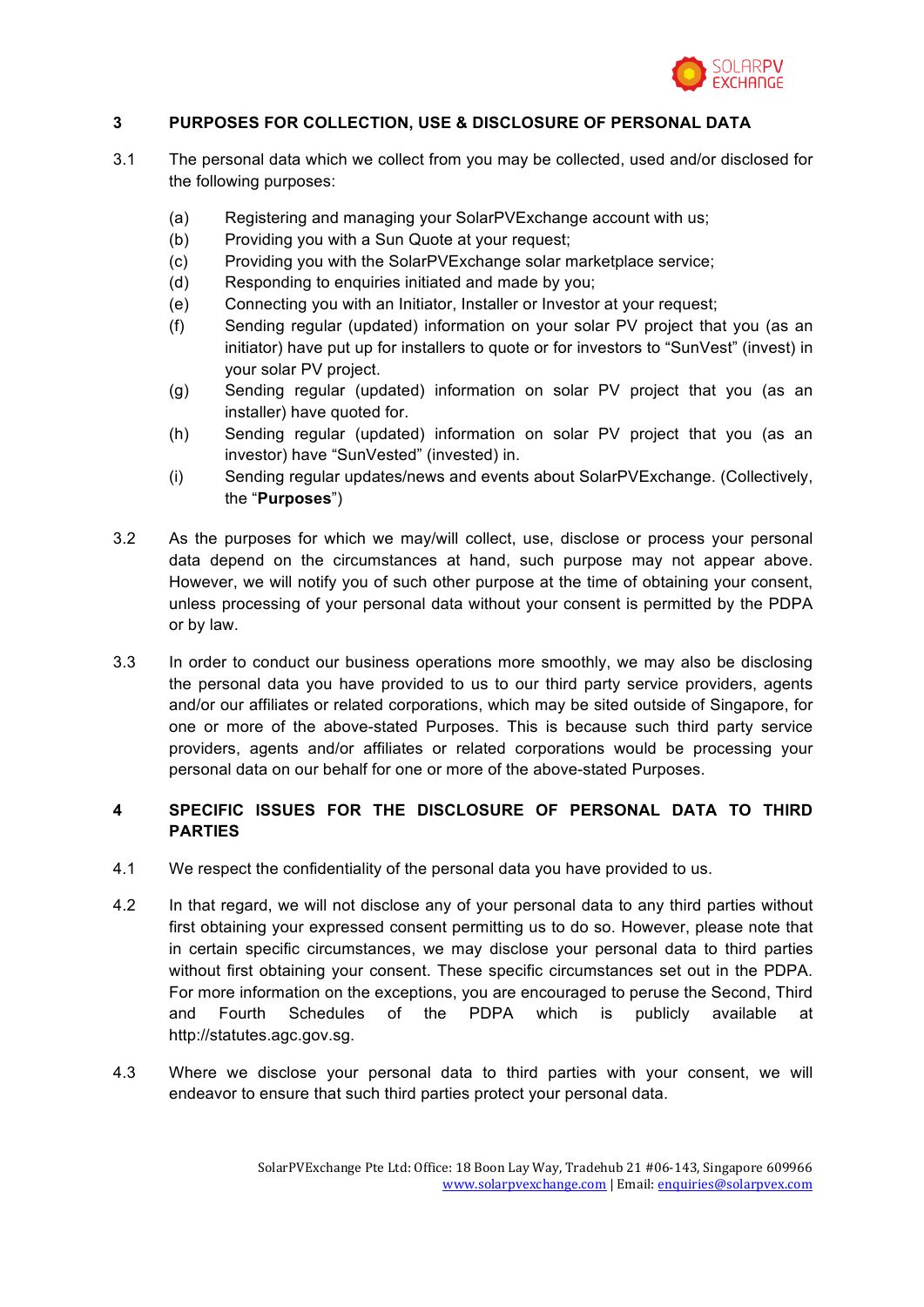

### **5 ADMINISTRATION AND MANAGEMENT OF PERSONAL DATA**

- 5.1 We will take appropriate measures to keep your personal data accurate, complete and updated. However, this means that you must also update us of any changes in your personal data that you had initially provided us with. We will not be responsible for relying on inaccurate or incomplete personal data arising from you not updating us of any changes in your personal data that you had initially provided us with.
- 5.2 We will also take commercially reasonable efforts to take appropriate precautions and preventive measures to ensure that your personal data is adequately protected and secured. Appropriate security arrangements will be taken to prevent any unauthorized access, collection, use, disclosure, copying, modification, leakage, loss, damage and/or alteration of your personal data. However, we cannot assume responsibility for any unauthorized use of your personal data by third parties, which are wholly attributable to factors beyond our control.
- 5.3 We will also take commercially reasonably efforts to ensure that the personal data in our possession or under our control is destroyed and/or anonymized as soon as it is reasonable to assume that (i) the purpose for which that personal data was collected is no longer being served by the retention of such personal data; and (ii) retention is no longer necessary for any other legal or business purposes.
- 5.4 Where your personal data is to be transferred out of Singapore, we will comply with the PDPA in doing so. In this regard, this includes us obtaining your consent unless an exception under the PDPA or law applies, and taking appropriate steps to ascertain that the foreign recipient organisation of the personal data is bound by legally enforceable obligations to provide to the transferred personal data a standard of protection that is at least comparable to the protection under the Act. This may include us entering into an appropriate contract with the foreign recipient organisation dealing with the personal data transfer or permitting the personal data transfer without such a contract if the PDPA or law permits us to.

### **6 COMPLAINT PROCESS**

- 6.1 If you have any complaint or grievance regarding about how we are handling your personal data or about how we are complying with the PDPA, we welcome you to contact us with your complaint or grievance.
- 6.2 Please contact us through one of the following methods with your complaint or grievance: Ms Jasmine Choong
- (a) Telephone number: 3150 8306.
- (b) E-mail: privacy@solarpvex.com Attention it to the 'Data Protection Officer'.
- (c) Office address: 18 Boon Lay Way,

SolarPVExchange Pte Ltd: Office: 18 Boon Lay Way, Tradehub 21 #06-143, Singapore 609966 www.solarpvexchange.com | Email: enquiries@solarpvex.com Tradehub 21 #06-143, Singapore 609966 Attention it to the 'Data Protection Officer'